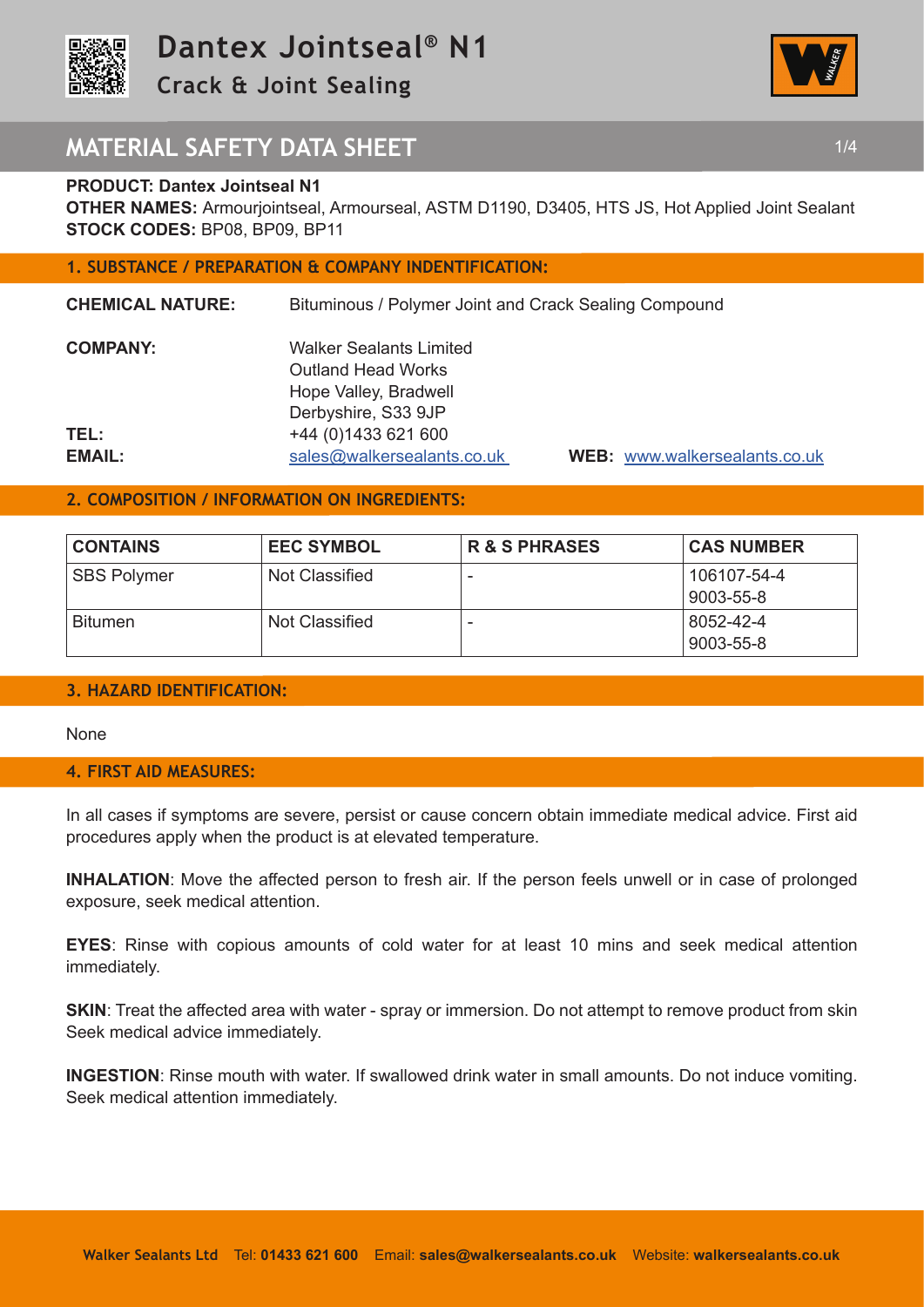

# **MATERIAL SAFETY DATA SHEET** *continued* 2/4

# **5. FIRE FIGHTING MEASURES:**

**SUITABLE EXTINGUISHING MEDIA**: Carbon Dioxide, Dry Chemicals, Foam, Water Spray mist

**UNSUITABLE EXTINGUISHING MEDIA**: High Pressure Water Jet

**EXPOSURE HAZARDS**: Risk of Fire and Explosions if product is overheated. THE MATERIAL REACTS VIOLENTLY WITH WATER.

**PROTECTIVE EQUIPMENT:** Use full protective clothing and self-contained breathing apparatus.

### **6. ACCIDENTAL RELEASE MEASURES:**

**PROTECTIVE MEASURES:** Avoid contact with skin, eyes and clothing. Wear suitable protective clothing Enclosed spaces should be opened to atmosphere.

#### **CLEAN UP METHODS**:

- **Soil** Allow the material to solidify
- **Water** The product has a density greater than 1.00g/cm3, contain and recover by physical means. Dispose safely in accordance with local or national regulations.

#### **7. HANDLING & STORAGE:**

**HANDLING**: Hot Material (150-185ºC) - Avoid breathing fumes. Ensure adequate ventilation. Avoid eye and skin contact. Wear suitable protective clothing (S36/37/39).

**STORAGE**: Packages - Store in a cool dry place away from sources of ignition. Hot Liquid - Ventilate adequately as Hydrogen Sulphide can accumulate in confined spaces.

## **8. EXPOSURE CONTROL / PERSONAL PROTECTION:**

The level of protection and types of controls necessary will vary depending upon potential exposure conditions. Select controls based on a risk assessment of local circumstances. Appropriate measures include adequate ventilation to control airborne concentrations below the exposure guidelines/limits. PPE should meet recommended national standards. Check PPE suppliers.

### **EXPOSURE CONTROL LIMITS**:

**Manufactures & Suppliers of:**  Joint Sealants Bituminous Repair Compounds High Friction Surfacing Colour Coated Aggregates **The Complete Highway Service**

Petroleum Fumes **OES** (8 hours) 5mg/m3 OES (15 minutes) 15mg/m3 Hydrogen Sulphide OES (8 hours) 10mg/m3

> **Walker Sealants Limited**  Manufacturing & Sales Division Outland Head Bradwell, Hope Valley Derbyshire, S33 9JP Tel: 01433 621 600



Directors: J.S. Walker, J.G.R. Walker Company Reg No. 4041871 **A member of the Walker Group of Companies** 

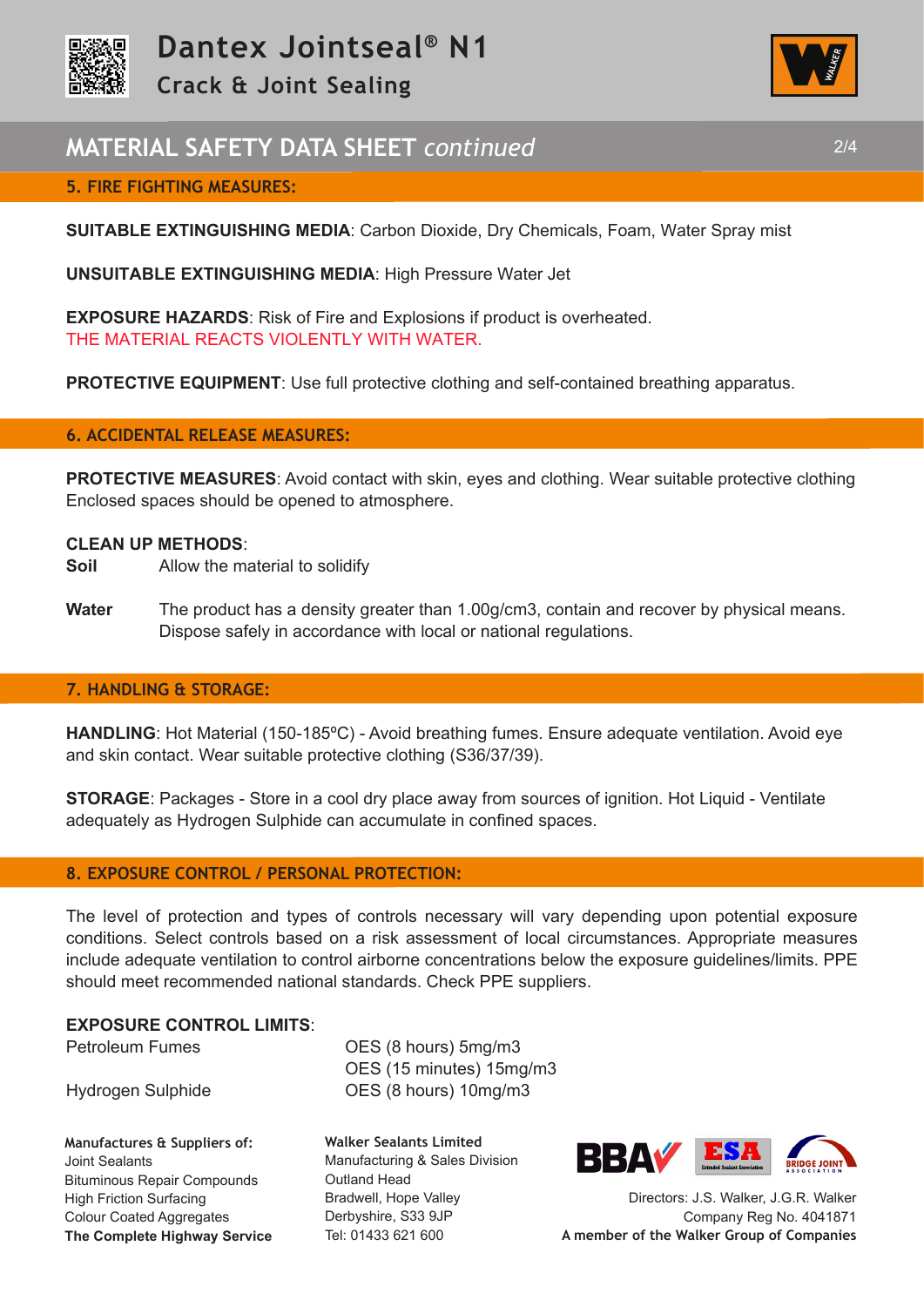

# **MATERIAL SAFETY DATA SHEET** *continued* 3/4



 OES (15 minutes) 25mg/m3 SBS Polymer **OES** (8 hours) 10mg/m3 OES (15 minutes) 25mg/m3

**SKIN PROTECTION:** Wear suitable long sleeved, full body overalls and safety boots at all times. Exposed skin must be covered due to risk from splashes.

**HAND PROTECTION**: Wear suitable gloves.

**EYE PROTECTION**: Wear suitable goggles or face protection.

## **9. PHYSICAL & CHEMICAL PROPERTIES:**

| <b>APPEARANCE: SOLID FORM BLACK</b>        | $FLASHPOINT: \geq 250^{\circ}C$       |
|--------------------------------------------|---------------------------------------|
| <b>ODOUR: PERCEPTIVE</b>                   | <b>IGNITION:</b> $\geq 280^{\circ}$ C |
| <b>DENSITY RANGE:</b> $1.20 \pm 0.5$ g/cm3 | <b>MELTING POINT/RANGE:</b>           |
| <b>SOLUBILITY IN WATER: INSOLUBLE</b>      | <b>pH VALUE: N/A</b>                  |
| <b>BOILING POINT / RANGE: N/A</b>          | <b>OXIDISING PROPERTIES</b>           |
| <b>AUTOFI AMMARII ITY: N/A</b>             | $VISCOSITY \cdot < 2000$ MPAS         |

# **10. STABILITY & REACTIVITY:**

**CONDITIONS TO AVOID:** Overheating, Water Ingress.

**THERMAL DECOMPOSITION:** Stable under normal operating conditions. **MATERIALS TO AVOID:** The hot produce reacts violently with water. **HAZARD DECOMPOSITION:** Thermal decomposition or burning may release Carbon Monoxide, Soot and Hydrogen Sulphide.

**MELTING POINT/RANGE: 120 - 185°C** 

**BOXIDISING PROPERTIES: N/A** 

**FLASHPOINT: ≥ 250°C** 

# **11. TOXICOLOGICAL INFORMATION:**

**INGESTION:** > 2000mg/kg\* =

**EYES:** > 2000mg/kg\*

\* EXPECTED RESULTS, NOT TESTED

# **12. TRANSPORT INFORMATION:**

NOT CLASSIFIED AS HAZARDOUS FOR TRANSPORT

### **13. DISPOSAL INFORMATION:**

**Joint Sealing Material -** authorised disposal in accordance with local or National Regulations.

**Packages -** to be considered as industrial waste.